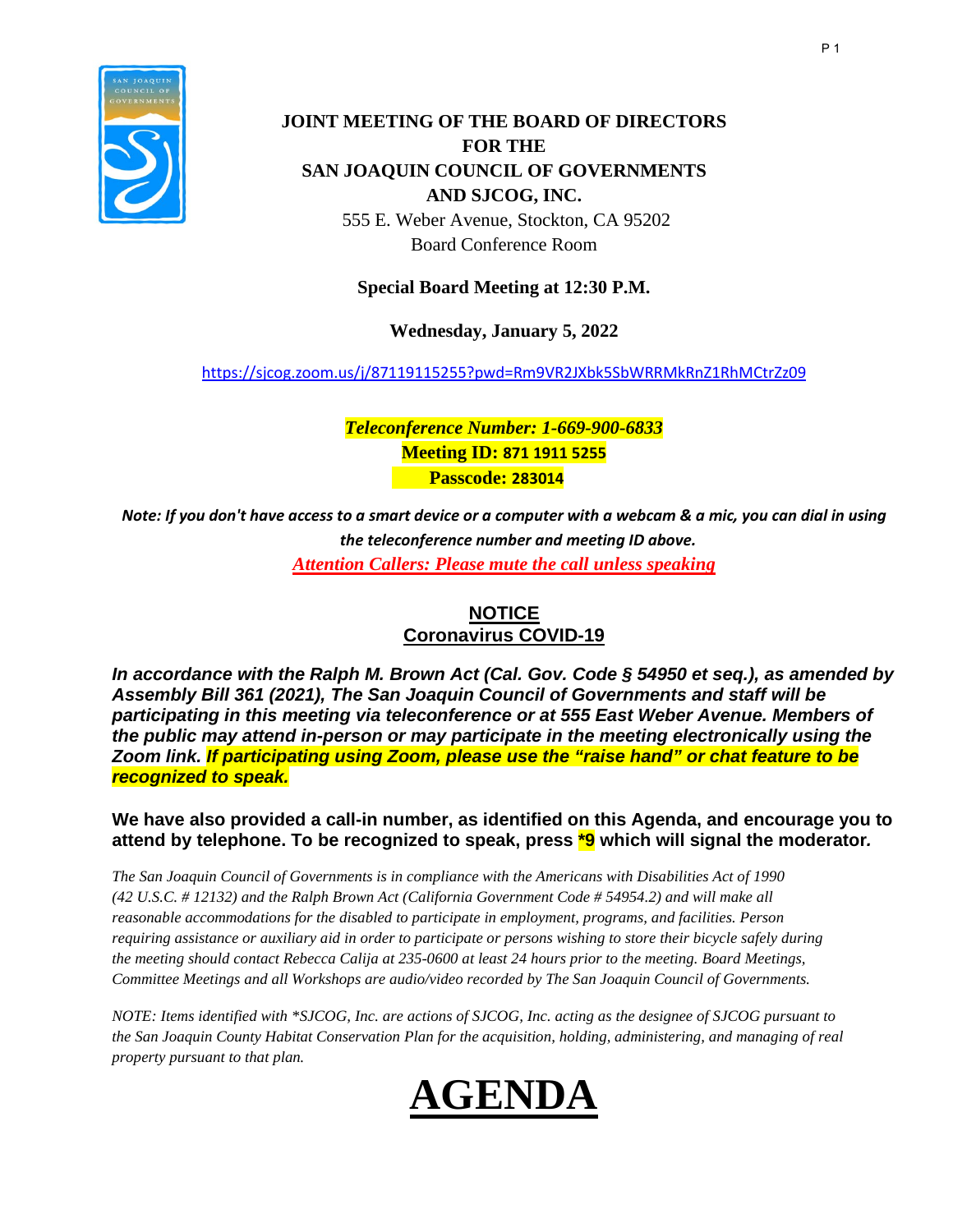# 1. **CALL TO ORDER / PLEDGE OF ALLEGIANCE / ROLL CALL**

#### 2. **PUBLIC COMMENTS**:

At this time, the public is invited to address the Board on any non-agendized item that is within the subject matter of this agency. There is a five-minute maximum time limit. The determination of whether an item is within the subject matter, jurisdiction of the Council is a discretionary decision to be made by the Chair of the Council. If several speakers are commenting on the same issue, they should try to avoid repetition of views already expressed.

- 3. **CONSENT CALENDAR:** *"ROLL CALL" VOTE REQUIRED* All numbered consent calendar items listed will be acted upon under one roll call vote unless specifically removed from the consent calendar by a member of the Board, a member of staff, or a member of the public. These are items:
	- A. Teleconference Meetings During a Proclaimed State of Emergency (Rod Attebery)

#### 4. **ADJOURNMENT**: Chair Leo M. Zuber

Meeting adjourned to Thursday, January 27, 2022 at 4:00 p.m.

### **NOTE:**

 The agenda packet is available for public inspection in the SJCOG Office at 555 E. Weber Avenue during normal business hours. These documents are also available on the San Joaquin Council of Governments' website at [www.sjcog.org](http://www.sjcog.org/) subject to staff's ability to post the documents before the meeting.

*"SJCOG fully complies with Title VI of the Civil Rights Act of 1964 and related statutes and regulations in all programs and activities. For more information, or to file a Title VI related complaint see http://www.sjcog.org or call (209) 235-0600."*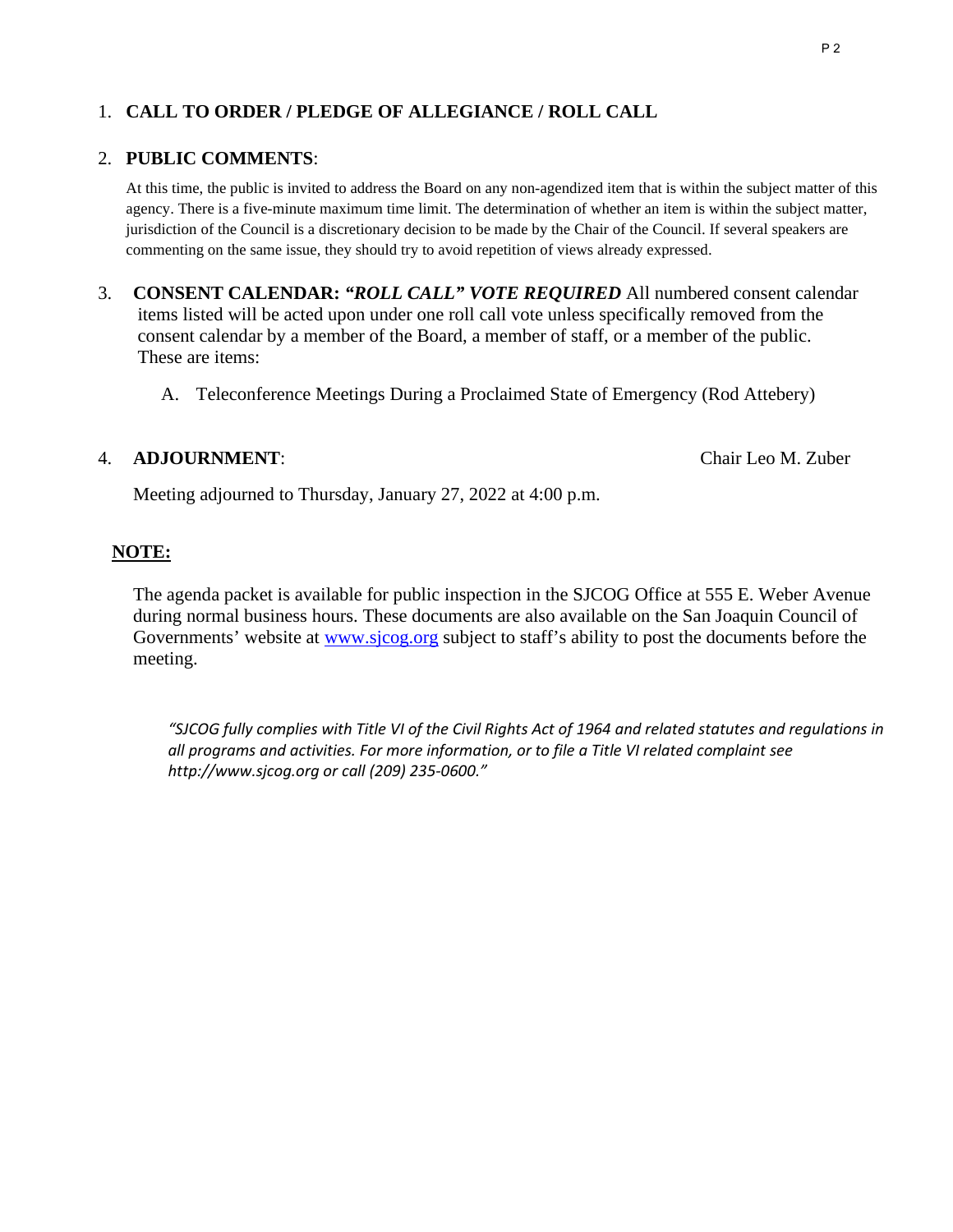# AGENDA ITEM 3A

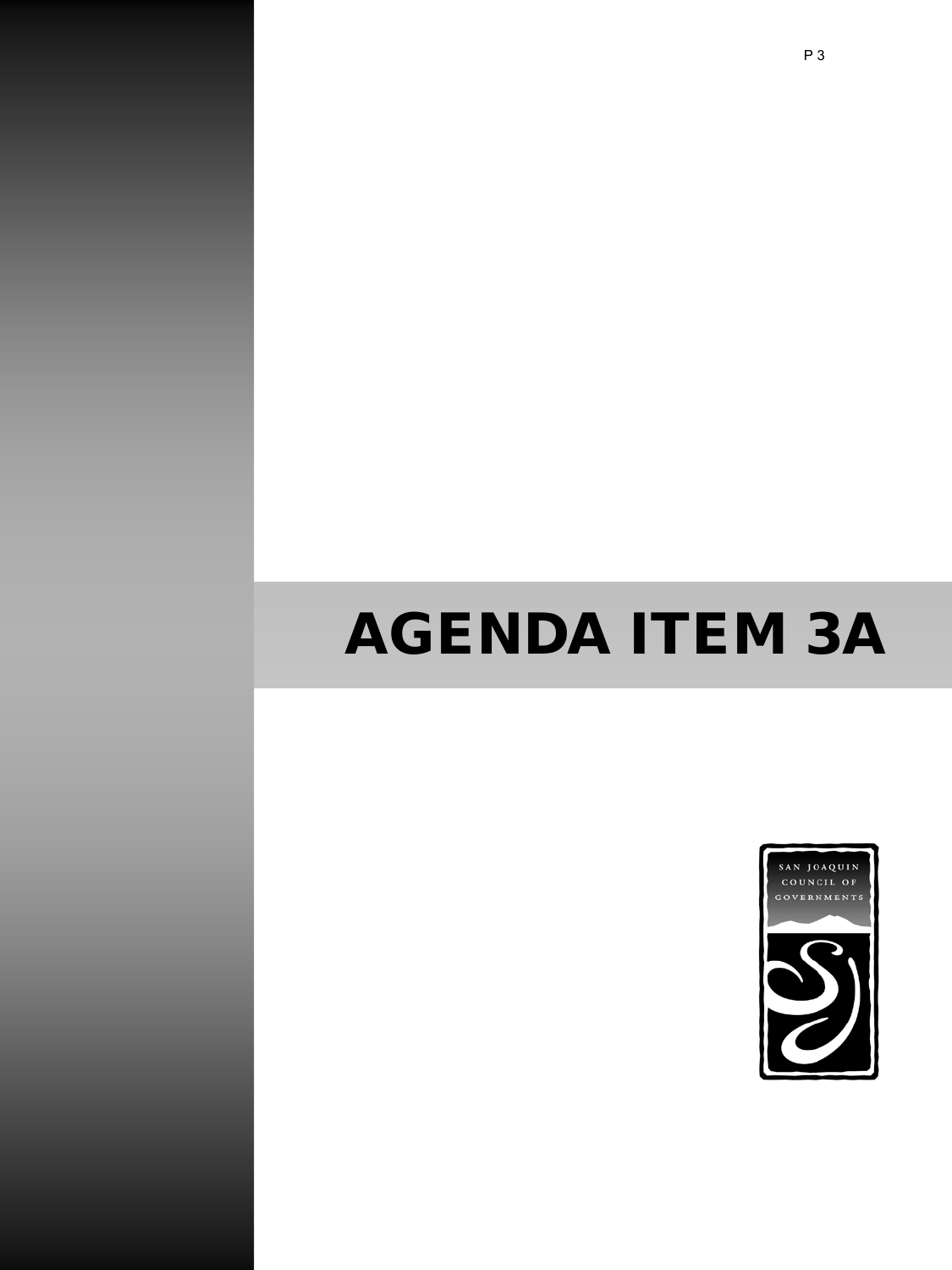SJCOG Board January 2022

# **STAFF REPORT**

# **SUBJECT: Teleconference Meetings During a Proclaimed State of Emergency**

# **RECOMMENDED ACTION:** Approve Resolution R-22- 42

### **DISCUSSION:**

**SUMMARY:** On September 16, 2021, Governor Gavin Newsom signed Assembly Bill 361 ("AB 361") into law, amending the Ralph M. Brown Act (Gov. Code, § 54950 *et seq.*) (the "Brown Act"). AB 361 codified certain modified requirements for teleconference meetings held by public agencies, similar to those previously authorized and extended by executive order during the COVID-19 State of Emergency.

AB 361 was introduced to provide a longer-term solution for teleconference meetings during states of emergency, effective until January 1, 2024. AB 361 amends Section 54953 of the Government Code to allow the legislative body of a local agency to meet remotely without complying with the normal teleconference rules for agenda posting, physical location access, or quorum rules. To do so, one of three scenarios must exist, all of which require that the Governor has proclaimed a State of Emergency pursuant to Government Code section 8625:

- A. State or local officials have imposed or recommended measures to promote social distancing;
- B. The agency is holding a meeting for the purpose of determining whether meeting in person would present imminent risks to the health or safety of attendees; or
- C. The agency is holding a meeting and has determined that meeting in person would present imminent risks to the health or safety of attendees.

(Gov. Code, § 54953(e)(1).)

An agency and any committee that is required to comply with the Brown Act, that holds a meeting under either of the three scenarios must continue to post its agenda in the time required by the Brown Act, and ensure that the public is able to address the board directly through teleconference means. (*Id.* at subd. (e)(2). If a disruption prevents the agency or committee from broadcasting the meeting or receiving public comments in real time, the agency or committee cannot take further action until those functions are restored; any actions taken during such a disruption are subject to legal challenge. (*Id.*)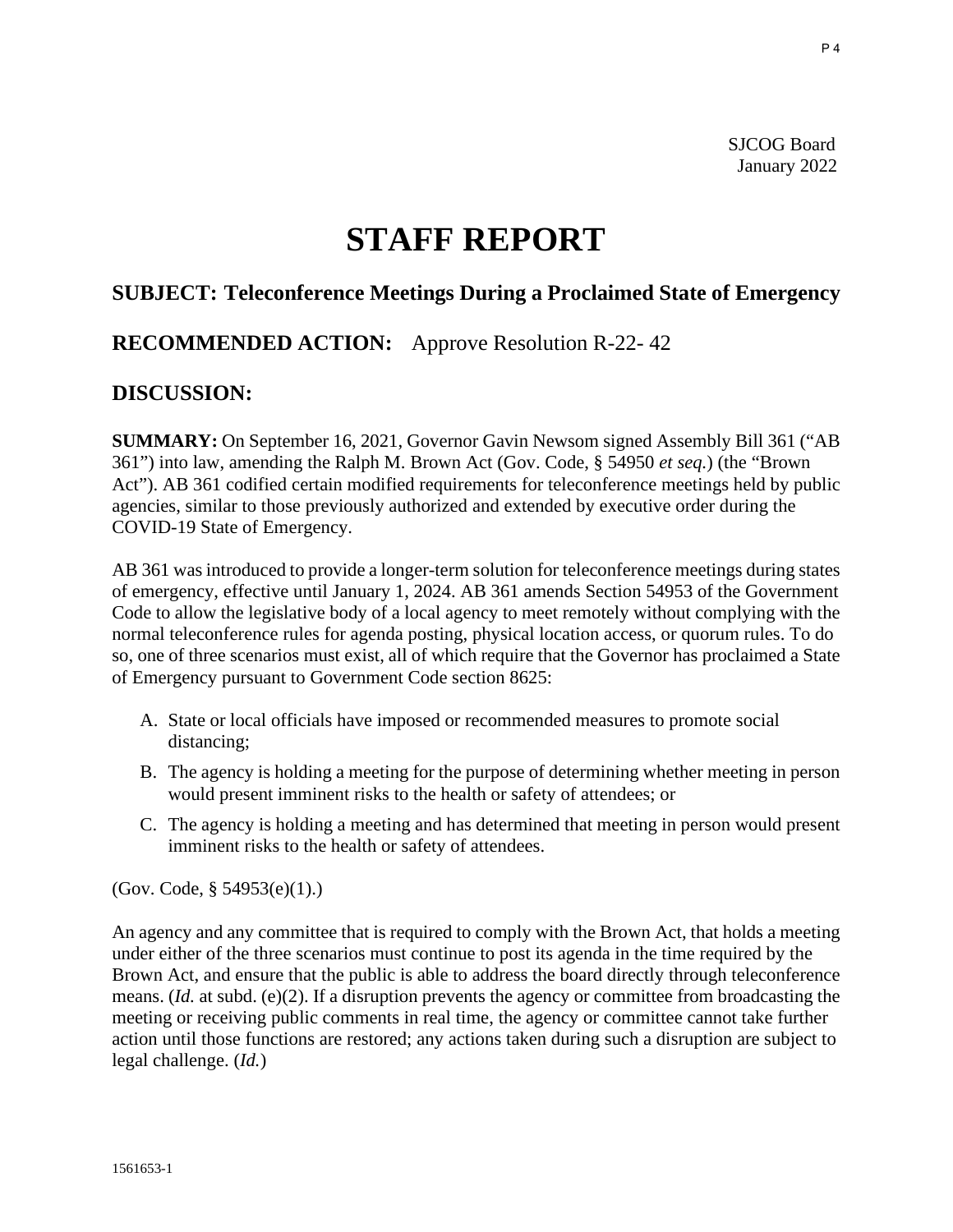Assuming the State of Emergency remains in effect, if the SJCOG Board of Directors (the "Board") or SJCOG committees wish to continue meeting under the modified rules, then the Board, and each committee that wants to continue to meet using teleconference must each individually adopt an initial resolution within 30 days of the first teleconference meeting, and then must adopt an extension resolution at least every 30 days thereafter. (*Id.* at subd. (e)(3).) The resolutions must contain findings stating that the Board or committee has reconsidered the circumstances of the State of Emergency and either (1) the State of Emergency continues to directly impact the ability of the members to meet safely in person; or (2) State or local officials continue to impose or recommend measures to promote social distancing. (*Id.*)

Where consecutive regular meetings fall outside the 30-day time frame, the Board or committee should hold a special "AB 361" remote meeting within the 30-day window simply to re-authorize the AB 361 exceptions. Without the AB 361 exceptions, the Board or committee will be required to return to normal in-person meetings or provide public access at each remote location under the traditional teleconference rules, as of October 1, 2021. Therefore, if the AB 361 authorization lapses and the Board or a committee wishes to hold a teleconference meeting, it will be required to post agendas and provide public access at each remote location, identify those locations in the agenda, and maintain a quorum of the board within agency boundaries. If a meeting is not held in conformity with AB 361, board members may not teleconference from their residences or other locations which are not open and accessible to the public.

### **FISCAL IMPACT:**

None.

## **ATTACHMENT:**

Resolution R-22- 42

*Prepared by: Rod A. Attebery, General Counsel*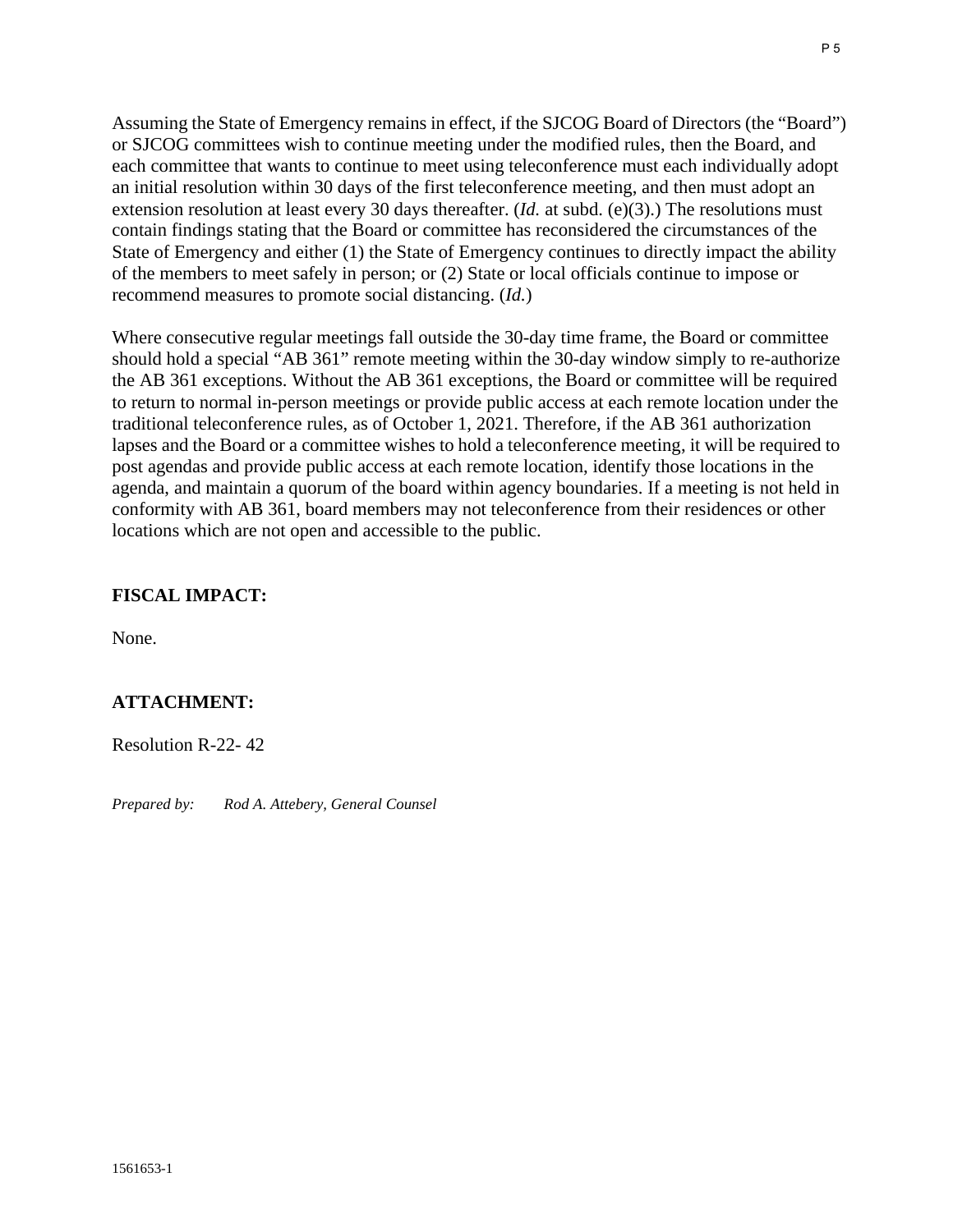

# **RESOLUTION SAN JOAQUIN COUNCIL OF GOVERNMENTS**

### **R-22-42**

### **A RESOLUTION OF THE BOARD OF DIRECTORS OF THE SAN JOAQUIN COUNCIL OF GOVERNMENTS (SJCOG) DETERMINING TO CONDUCT MEETINGS OF THE SJCOG BOARD OF DIRECTORS USING TELECONFERENCING PURSUANT TO GOVERNMENT CODE 54953 AS AMENDED BY AB 361 FOR THE PERIOD JANUARY 19, 2022 through FEBRUARY 17, 2022**

WHEREAS, the San Joaquin Council of Governments is committed to preserving and nurturing public access and participation in meetings of the Board of Directors; and

WHEREAS, all meetings San Joaquin Council of Governments' legislative bodies are open and public, as required by the Ralph M. Brown Act (Cal. Gov. Code 54950 – 54963), so that any member of the public may attend, participate, and watch the District's legislative bodies conduct their business; and

WHEREAS, the Brown Act, Government Code section 54953(e), as amended by AB 361 (2021), makes provisions for remote teleconferencing participation in meetings by members of a legislative body, without compliance with the requirements of Government Code section 54953(b)(3), subject to the existence of certain conditions; and

WHEREAS, a required condition is that a state of emergency is declared by the Governor pursuant to Government Code section 8625, proclaiming the existence of conditions of disaster or of extreme peril to the safety of persons and property within the state caused by conditions as described in Government Code section 8558; and

WHEREAS, it is further required that state or local officials have imposed or recommended measures to promote social distancing, or, the legislative body meeting in person would present imminent risks to the health and safety of attendees; and

WHEREAS, on March 4, 2020, the Governor proclaimed a State of Emergency to exist in California as a result of the threat of COVID-19; and

WHEREAS, Cal-OSHA adopted emergency regulations (Section 3205) imposing requirements on California employers, including measures to promote social distancing; and

WHEREAS, an Order of the San Joaquin County Public Health Officer acknowledges that close contact to other persons increases the risk of transmission of COVID-19; and

WHEREAS, currently the dominant strain of COVID-19 in the country, is more transmissible than

P 6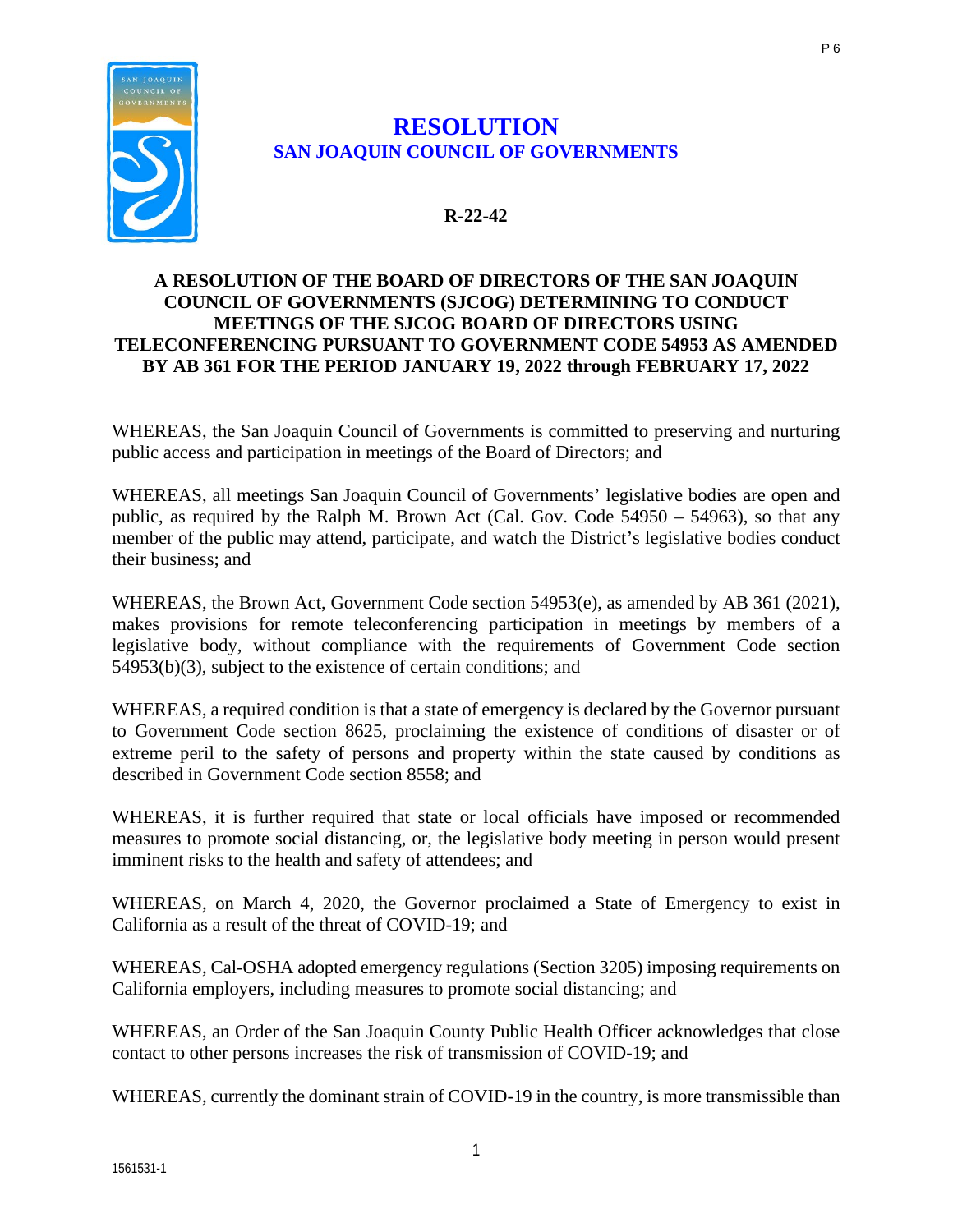Page 2 of 3 R-22-42

prior variants of the virus, may cause more severe illness, and that even fully vaccinated individuals can spread the virus to others resulting in rapid and alarming rates of COVID-19 cases and hospitalizations, therefore, meeting in person would present imminent risks to the health or safety of attendees.

NOW, THEREFORE, BE IT RESOLVED, that the SJCOG Board approves:

Section 1. Recitals. The Recitals set forth above are true and correct and are incorporated into this Resolution by this reference.

Section 2. Finding of Imminent Risk to Health or Safety of Attendees. SJCOG Board of Directors does hereby find that the current dominant strain of COVID-19 in the country, is more transmissible than prior variants of the virus, may cause more severe illness, and that even fully vaccinated individuals can spread the virus to others resulting in rapid and alarming rates of COVID-19 cases and hospitalizations has caused, and will continue to cause, conditions of peril to the safety of persons, thereby presenting an imminent risk to health and/or safety to SJCOG's employees and attendees of SJCOG's public meetings; and

Section 3. Teleconference Meetings. The Board of Directors does hereby determine as a result of the State of Emergency proclaimed by the Governor, and the recommended measures to promote social distancing made by State and local officials that the SJCOG Board of Directors may conduct their meetings without compliance with paragraph (3) of subdivision (b) of Government Code section 54953, as authorized by subdivision  $(e)(1)(A)$  and  $(B)$  of section 54953, and shall comply with the requirements to provide the public with access to the meetings as prescribed in paragraph (2) of subdivision (e) of section 54953; and

Section 4. Direction to Staff. The Executive Director and SJCOG staff are hereby authorized and directed to take all actions necessary to carry out the intent and purpose of this Resolution including, conducting open and public meetings in accordance with Government Code section 54953(e) and other applicable provisions of the Brown Act.

Section 5. Effective Date of Resolution. This Resolution shall take effect immediately upon its adoption.